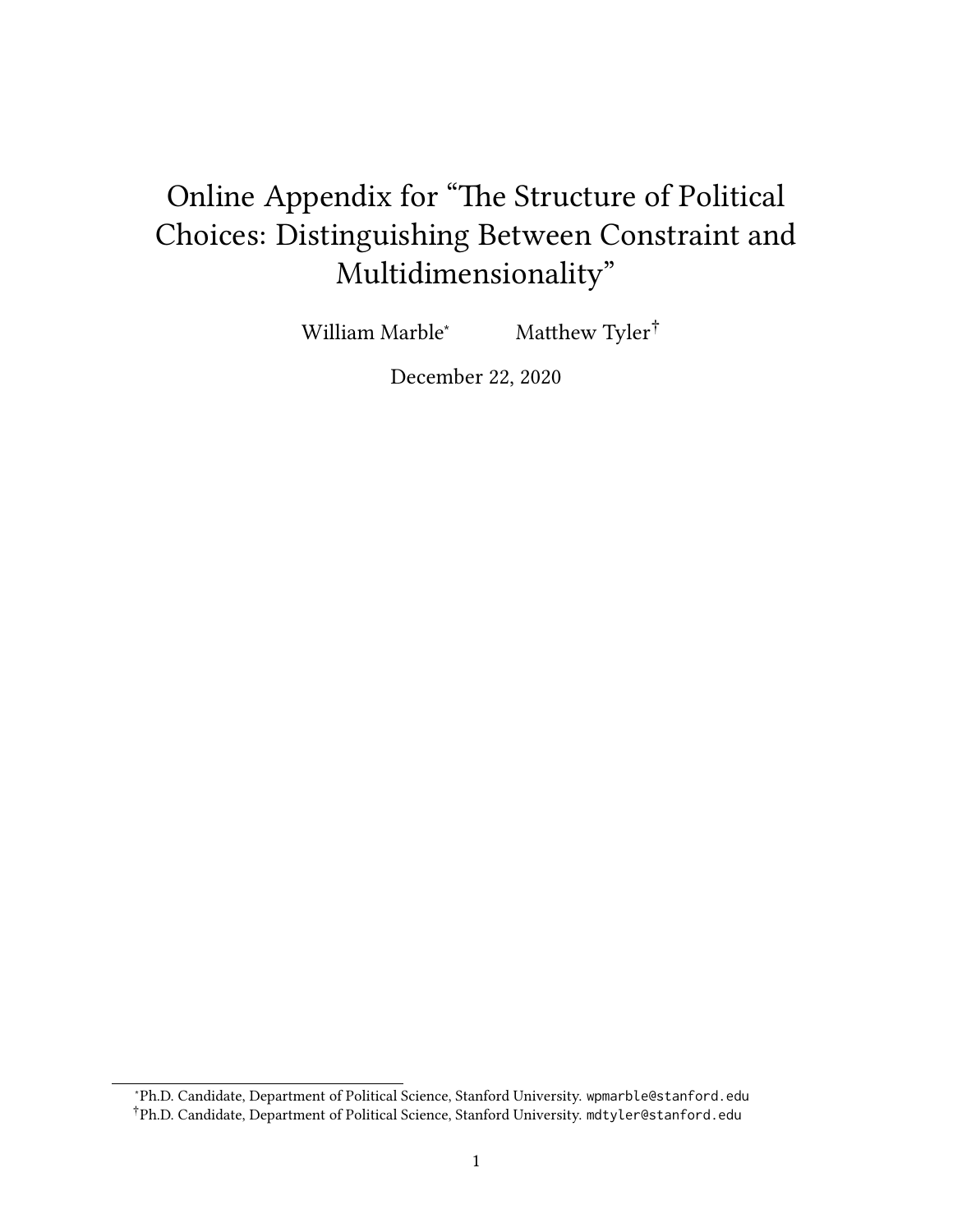## **Contents**

| A Technical Appendix: MultiScale Algorithm         | $\mathbf{2}$ |
|----------------------------------------------------|--------------|
| B External Validation for the MultiScale Algorithm | 4            |
| C Simulation Study of Cross-Validation Estimator   | 6            |
| D Data Appendix                                    | 8            |
| <b>E</b> Alternative Measure of Fit                | 12           |
| F Constructing the Matched CCES-Senate Sample      | 13           |
| <b>G</b> Predicting Dyadic Agreement               | 14           |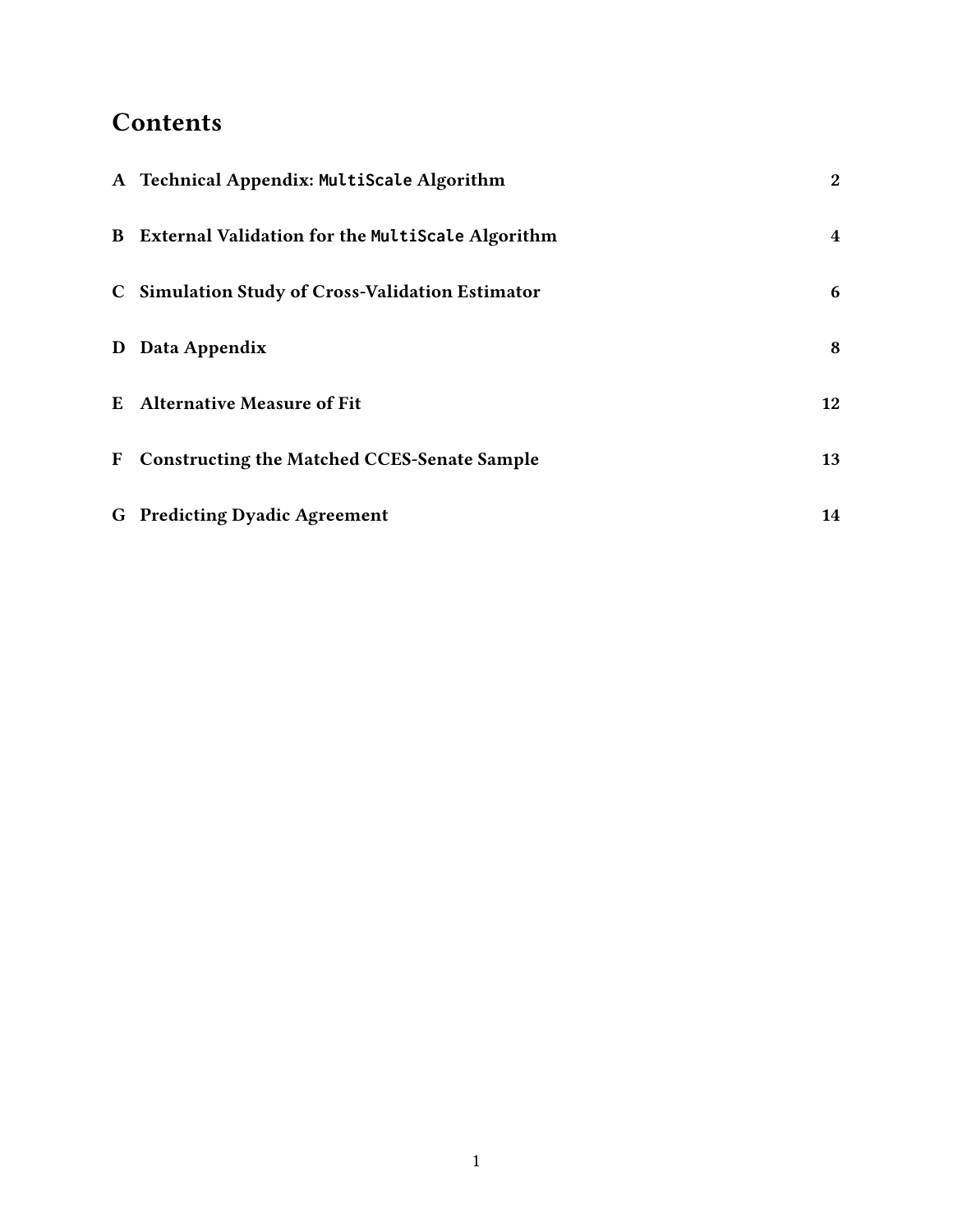## <span id="page-2-0"></span>A Technical Appendix: **MultiScale** Algorithm

#### The Parametric Model

N voters and J binary questions to vote on. The vote matrix is  $Y \in \{0, 1\}^{N \times J}$ . For some  $D \in \mathbb{N}$ , Let  $\alpha_j \in \mathbb{R}, \beta_j \in \mathbb{R}^D$  and  $\gamma_i \in \mathbb{R}^D$  for each  $j = 1, \ldots, J$  and  $i = 1, \ldots, N$ . We assume the following latent variable model generates the binary vote matrix Y.

$$
y_{ij} = I(s_{ij} > 0)
$$
  

$$
s_{ij} = \alpha_j + \beta_j^{\text{T}} \gamma_i + \epsilon_{ij}, \quad \epsilon_{ij} \stackrel{\text{ind.}}{\sim} N(0, 1),
$$

where we have assumed  $\sigma = 1$ , since it is not identified. Note that for  $\theta = (\{\alpha_j\}_j)$  $J_{j=1}$ ,  $\{\beta_j\}_j$  $_{j=1}^{J}, \{\gamma_i\}_{i=1}^{N}$  $_{i=1}^N$ ), this implies the reduced form likelihood

$$
p(Y | \theta) = \prod_{i=1}^N \prod_{j=1}^J \left[ \Phi(\alpha_j + \beta_j^{\mathsf{T}} \gamma_i) \right]^{y_{ij}} \left[ 1 - \Phi(\alpha_j + \beta_j^{\mathsf{T}} \gamma_i) \right]^{1-y_{ij}}.
$$

Let  $R \in \{0, 1\}^{N \times J}$  denote the matrix of observation statuses. That is  $r_{ij} = 1$ , if the  $(i, j)$ th cell of Y is observed and  $r_{ij} = 0$  if it is missing. We assume the data are missing at random,  $P(R |$  $Y_{obs}$ ,  $Y_{mis}$ ,  $\theta$ ,  $\omega$ ) =  $P(R | Y_{obs}$ ,  $\theta$ ,  $\omega$ ), and that the parameters  $\omega$  that determine R are distinct from the structural voting parameters  $\theta$ , meaning that we can ignore the likelihood of R (Section 6.2, Little and Rubin, 2014). The resulting (ignorable) likelihood is

$$
p(Y_{\text{obs}} | \theta) = \prod_{i=1}^{N} \prod_{j=1}^{J} \left\{ \left[ \Phi(\alpha_j + \beta_j^{\text{T}} \gamma_i) \right]^{y_{ij}} \left[ 1 - \Phi(\alpha_j + \beta_j^{\text{T}} \gamma_i) \right]^{1-y_{ij}} \right\}^{r_{ij}}
$$

.

We assume standard priors on  $\theta$ ; specifically,

$$
\xi(\theta) = \prod_{j=1}^{J} N\left(\begin{bmatrix} \alpha_j \\ \beta_j \end{bmatrix}; \mu_{ab}, \Sigma_{ab}\right) \prod_{i=1}^{N} N\left(\gamma_i; \mu_{\gamma}, \Sigma_{\gamma}\right),
$$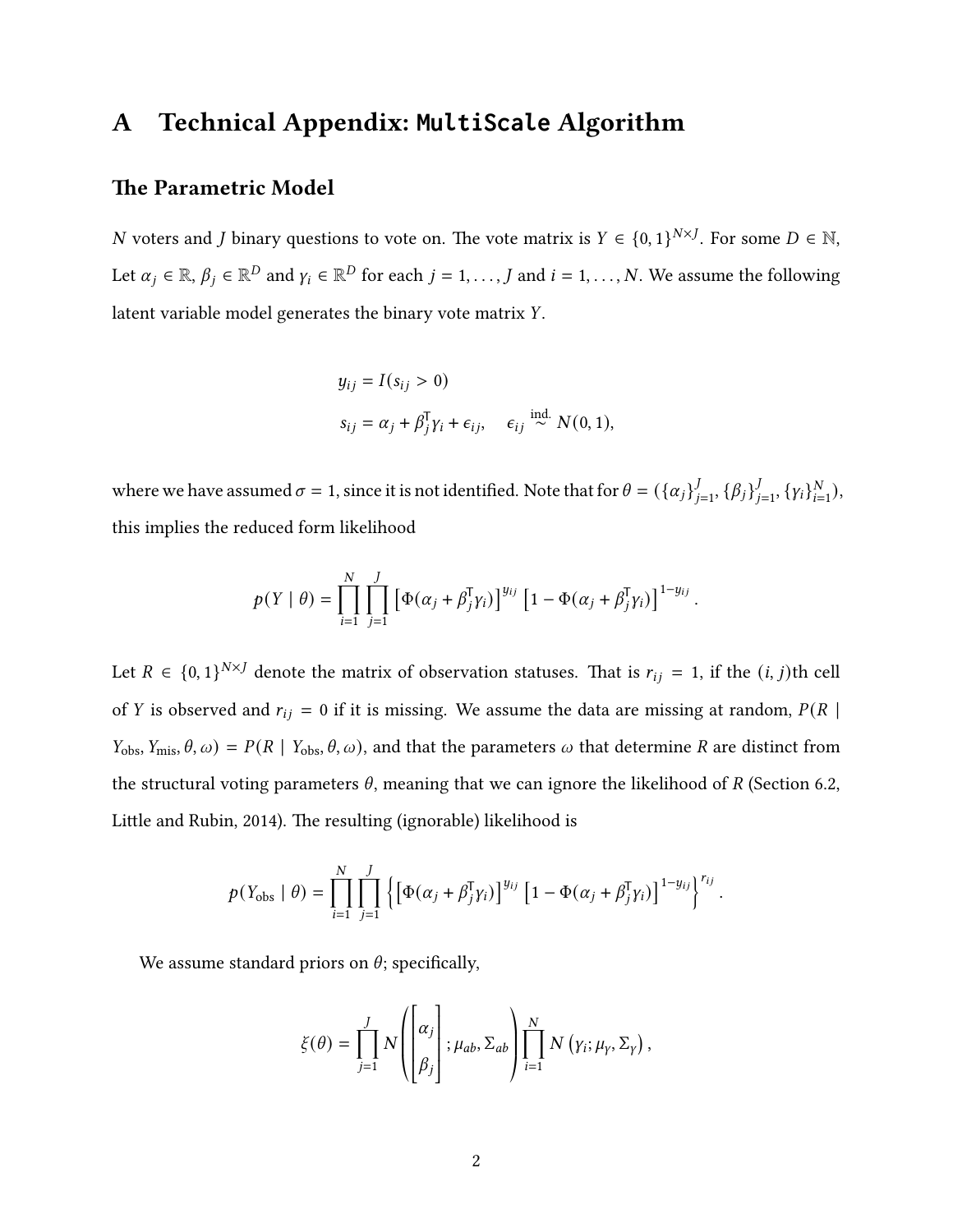where  $\mu_{ab} \in \mathbb{R}^{D+1}$ ,  $\mu_{\gamma} \in \mathbb{R}^d$  and  $\Sigma_{ab} \in \mathbb{R}^{(D+1)\times(D+1)}$ ,  $\Sigma_{\gamma} \in \mathbb{R}^{D\times D}$  are positive definite matrices.

#### The Algorithm

We consider just the log likelihood to illustrate how we extend the algorithm of [Imai, Lo and](#page-16-1) [Olmsted](#page-16-1) [\(2016\)](#page-16-1). Let  $m_{ij} = \alpha_j + \beta_j^{\text{T}} y_i$  and  $S_{\text{obs}}$  be the values of S that correspond to the Y observed values  $Y_{\text{obs}}$ . The complete-data (complete here is with respect to  $S_{\text{obs}}$ , not the values of Y for which  $r_{ij} = 0$ ) log likelihood is given by

$$
\log p(Y_{\text{obs}}, S_{\text{obs}} | \theta)
$$
\n
$$
= \log \prod_{i=1}^{N} \prod_{j=1}^{J} \left[ N(s_{ij} | m_{ij}, 1) \right]^{r_{ij} \left( I(y_{ij} = 1) I(s_{ij} \ge 0) + I(y_{ij} = 0) I(s_{ij} < 0) \right)}
$$
\n
$$
= \sum_{i=1}^{N} \sum_{j=1}^{J} r_{ij} \left( I(y_{ij} = 1) I(s_{ij} \ge 0) + I(y_{ij} = 0) I(s_{ij} < 0) \right) \log N(s_{ij}; m_{ij}, 1).
$$

But this is the same complete-data log likelihood found in [Imai, Lo and Olmsted](#page-16-1) [\(2016,](#page-16-1) Appendix A), except for the insistence on only using the observed data as observations. Therefore we can take their update equations and restrict ourselves to only using observed data. Specifically, iterate between

$$
s_{ij} \leftarrow m_{ij} + (2y_{ij} - 1) \frac{\phi(m_{ij})}{\Phi((2y_{ij} - 1)m_{ij})}
$$

$$
\gamma_i \leftarrow \left(\Sigma_Y^{-1} + \sum_{j=1}^J r_{ij} \beta_j \beta_j^T\right)^{-1} \left(\Sigma_Y^{-1} \mu_Y + \sum_{j=1}^J r_{ij} \beta_j (s_{ij} - \alpha_j)\right)
$$

$$
\begin{bmatrix} \alpha_j \\ \beta_j \end{bmatrix} \leftarrow \left( \Sigma_{ab}^{-1} + \sum_{i=1}^N r_{ij} \begin{bmatrix} 1 \\ \gamma_i \end{bmatrix} \begin{bmatrix} 1 \\ \gamma_i \end{bmatrix} \begin{bmatrix} 1 \\ \gamma_i \end{bmatrix} \right)^{-1} \left( \Sigma_{ab}^{-1} \mu_{ab} + \sum_{i=1}^N r_{ij} s_{ij} \begin{bmatrix} 1 \\ \gamma_i \end{bmatrix} \right)
$$

.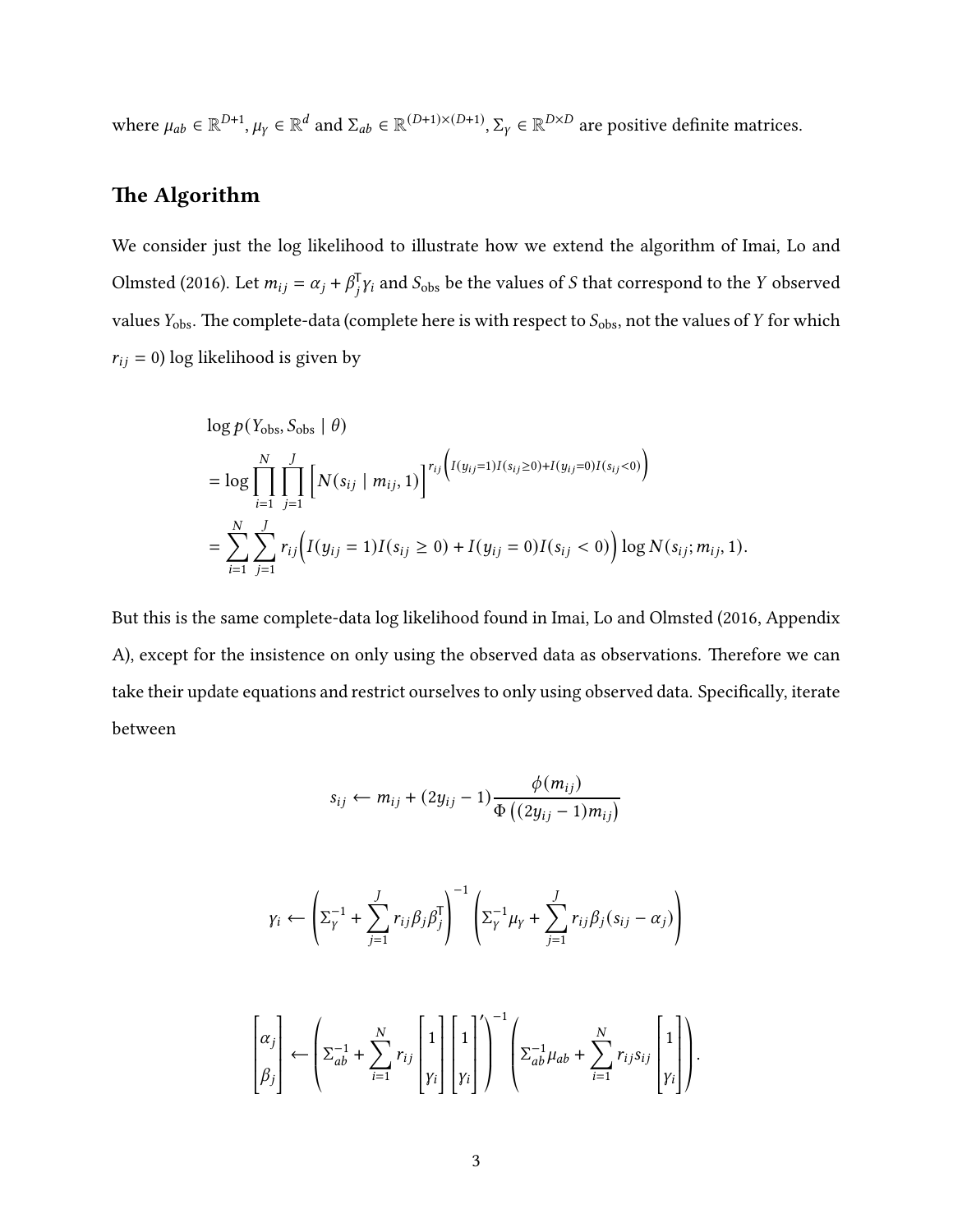## <span id="page-4-0"></span>B External Validation for the **MultiScale** Algorithm

In the following figures, we plot several validation measure for the MultiScale algorithm. They show that for several data sources, the MultiScale estimates correlate highly with other measures of ideology.



Figure 1: Comparison of MultiScale ideal points among Senators in the 109th Congress. The left-hand side shows that Democrats are almost universally to the left of Republicans. The righthand side shows that MultiScale scores are highly correlated with DW-NOMINATE scores.



Figure 2: Comparison of MultiScale ideal points among politicians using NPAT data. The lefthand side shows that Democrats are consistently to the left of Republicans. The right-hand panel shows the correlation between MultiScale scores estimated with the NPAT data to the Shor-McCarty NPAT scores.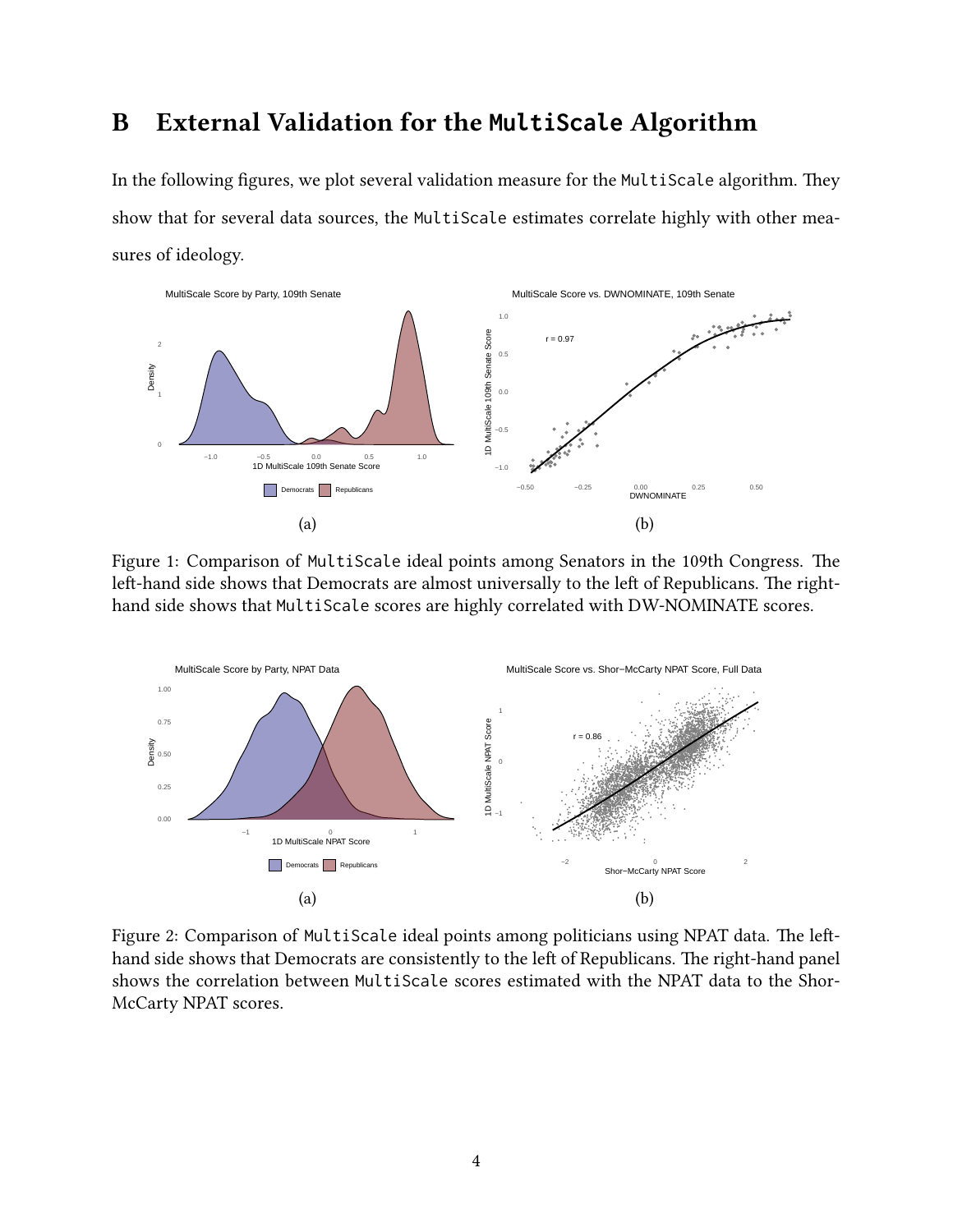

Figure 3: Comparison of MultiScale ideal points from the ANES by party.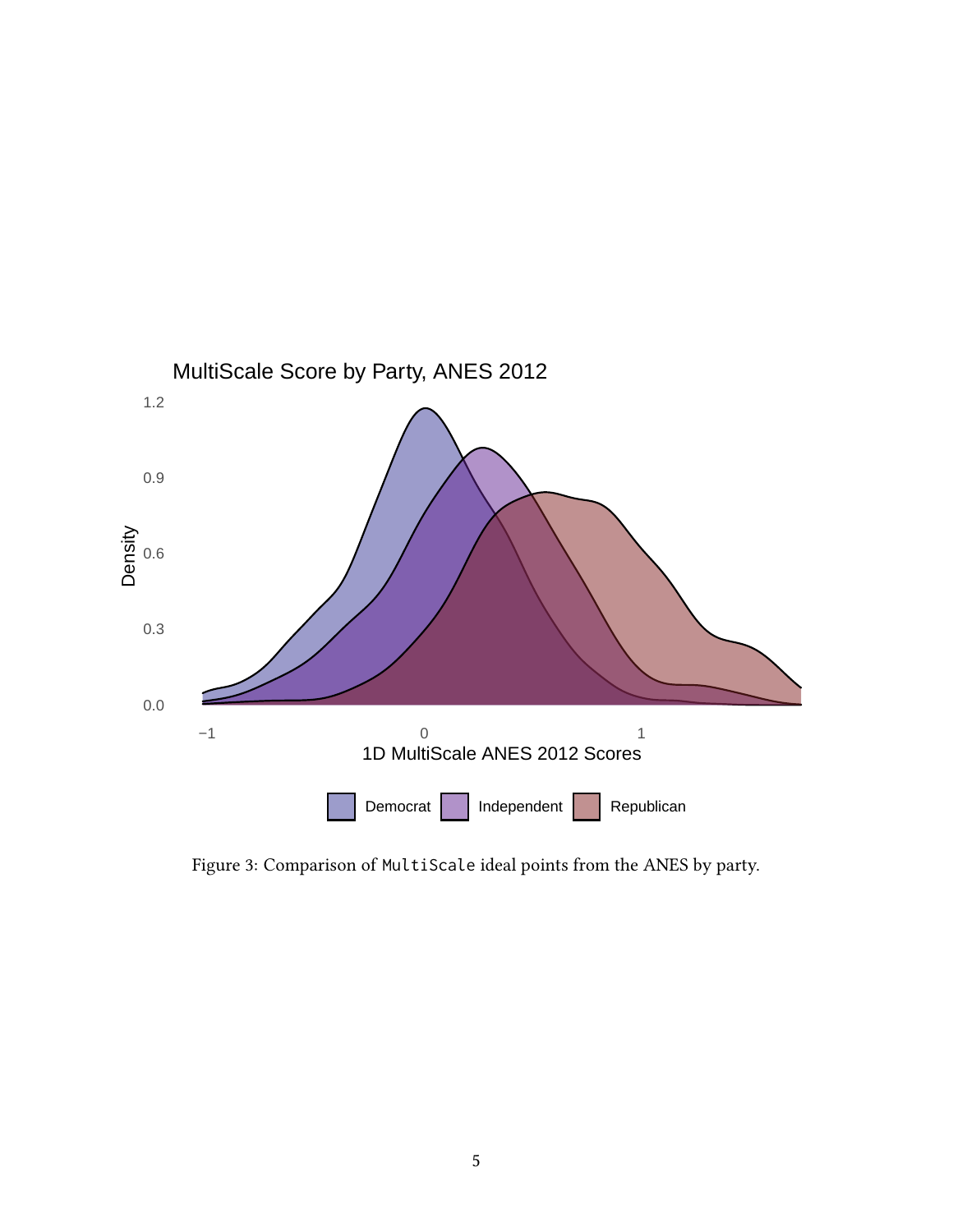## <span id="page-6-0"></span>C Simulation Study of Cross-Validation Estimator

To illustrate that our proposed method of out-of-sample validation can accurately recover the latent dimensionality of political choices, we conduct a small simulation study.

We simulate data sets according to the spatial voting model laid out in Section [2](#page-0-0) in the main text. First, we fix the number of actors and choices ( $N$  and  $J$ , in the notation of the paper). Then, we simulate a series of choice matrices  $Y^D$  generated according to a  $D \in \{0, \ldots, 5\}$  dimensional ideal point model. In particular, the voter surplus for voter  $i$  on choice  $j$  is modeled as

$$
s_{ij} = \alpha_j + \beta_j^{D^{\mathsf{T}}} \gamma_i^D + \epsilon_{ij} \tag{1}
$$

$$
\epsilon_{ij} \stackrel{\text{ind.}}{\sim} N(0,1) \tag{2}
$$

$$
Y_{ij}^D = I(s_{ij} > 0),\tag{3}
$$

where we explicitly denote the dimensionality with superscripts. We draw  $\alpha_j$  independent standard normal (separately for each dimension) and  $\gamma_i^D$  $\mu_i^D$  from a multivariate standard normal. To ensure that all D dimensions are in fact relevant to the choice, we restrict each element of  $\beta_i^D$  $\frac{D}{i}$  to be either −1 or 1, chosen randomly.

For each simulated data set, we run the cross-validation procedure outlined in the text. We estimate the predictive error associated with estimating models that assume 0 to 5 dimensions. If the cross-validation procedure can correctly measure the dimensionality of the data, the accuracy should be maximized when we estimate a model that assumes the same dimensionality that the data were generated with.

We repeat this exercise twice. First, we simulate data sets that are approximately the same size as the Senate data used in the main text, with  $N = 102$  and  $J = 645$ . Second, we simulate data sets approximately the same size as the ANES, with  $N = 1,000$  and  $J = 20$ .

The results are shown in Figure [4.](#page-7-0) The left-hand panel shows the results for the Senatesized data and the right-hand panel shows the results for the ANES-sized data. In all cases, the estimated dimensionality is the same as the true dimensionality, providing evidence that the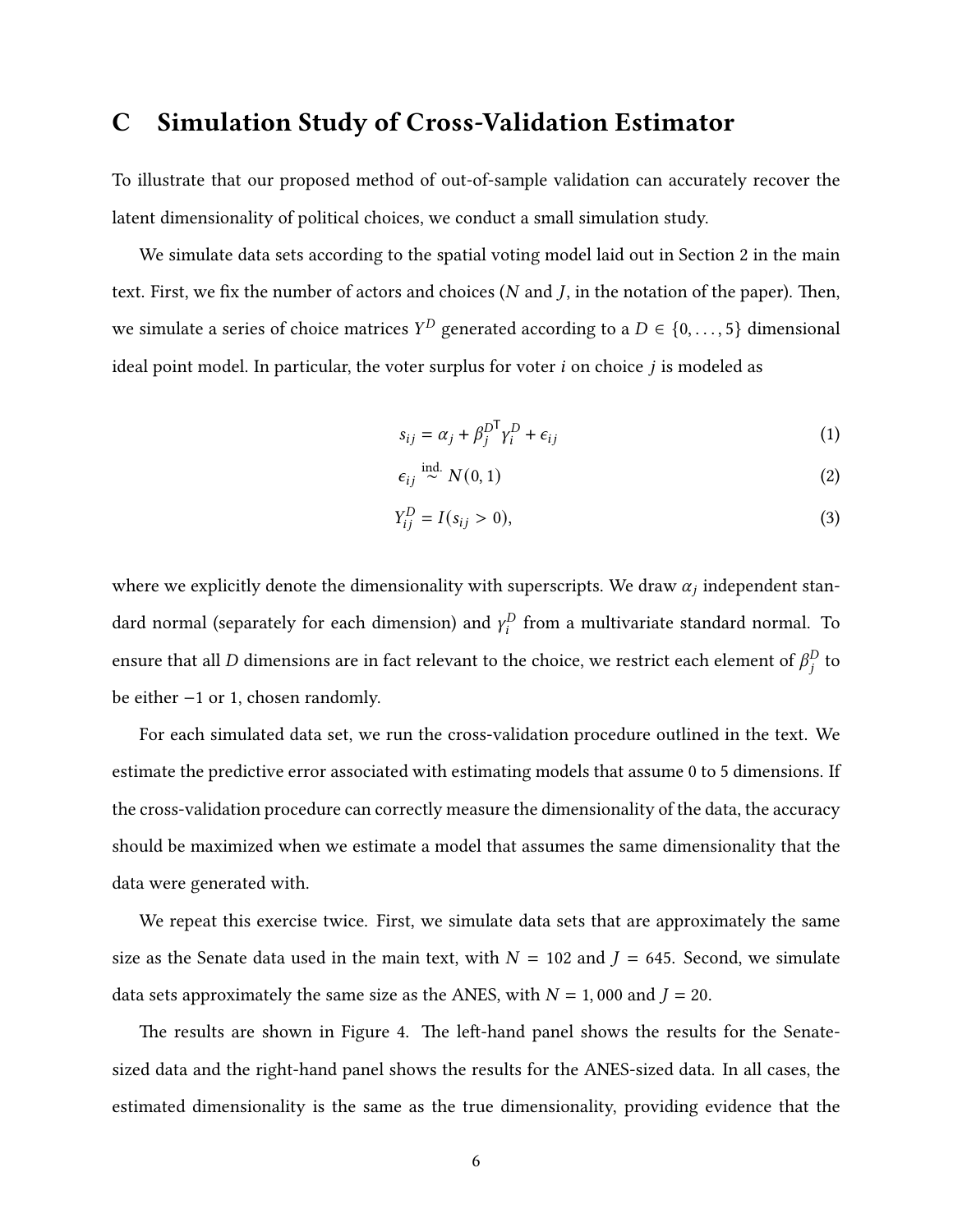<span id="page-7-0"></span>

Figure 4: Simulation results. Left-hand panel shows Senate-sized data; right-hand panel shows ANES-sized data. Dotted vertical lines indicate the dimensionality of the true data-generating process.

validation strategy proposed in the paper can accurately recover the dimensionality of the datagenerating process.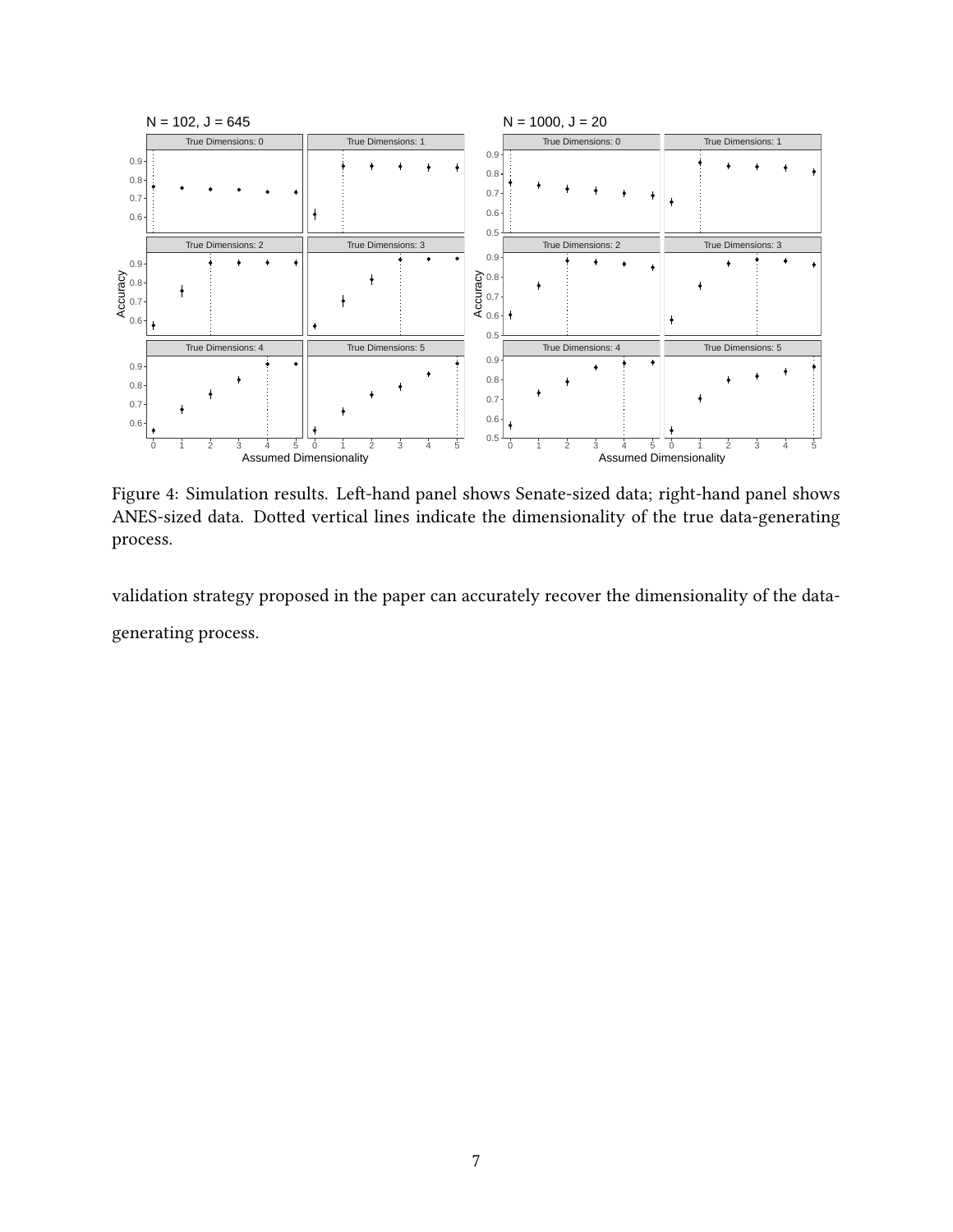## <span id="page-8-0"></span>D Data Appendix

In this Appendix, we present the items used from each of the data sources referenced in the main text. For items that had more than two responses categories, we binarize them by splitting them at the mean (treating ordinal variables as cardinal). We could split them at the median with substantively similar results. Table [1](#page-8-1) shows the number of rows and columns in each data source, along with patterns of missingness and number of questions for which we observe  $K = 1, 2, \ldots, 7$ responses. The subsequent tables list and describe the variables used from each data source.

<span id="page-8-1"></span>

| Data source Rows Columns % Missing $K = 1$ $K = 2$ $K = 3$ $K = 4$ $K = 5$ $K = 6$ $K = 7$ |        |     |      |            |     |          |          |  |  |
|--------------------------------------------------------------------------------------------|--------|-----|------|------------|-----|----------|----------|--|--|
| 109th Senate                                                                               | 102    | 645 | 4.5  | 101        | 544 |          |          |  |  |
| <b>NPAT</b>                                                                                | 12.794 | 225 | 79.1 | $\Omega$   | 225 | $\theta$ | $\theta$ |  |  |
| Legislator Survey                                                                          | 225    | 31  | 5.5  |            | 19  | $\theta$ |          |  |  |
| <b>2012 ANES</b>                                                                           | 2.052  | 27  | 10.2 | 0          | 6   | 9        |          |  |  |
| 2012 CCES Roll Calls                                                                       | 54.068 | 10  | 3.2  | $^{\circ}$ | 10  | 0        | $\theta$ |  |  |

Table 1: Description of data sources used in the main analyses. The columns labeled  $K = 1, 2, ..., 7$ show the number of questions with K observed responses. For example,  $K = 1$  means the responses to a given item were unanimous,  $K = 2$  means there were two observed responses for a given item, and so on.

#### [Broockman](#page-16-2) [\(2016\)](#page-16-2) State Legislator Variables

| Variable           | Description                                                                                                                                               |
|--------------------|-----------------------------------------------------------------------------------------------------------------------------------------------------------|
| iq_vouchers        | The government should provide parents with vouchers to<br>send their children to any school they choose, be it private,<br>public, or religious. (Binary) |
| iq_medicalpot      | Allow doctors to prescribe marijuana to patients. (Binary)                                                                                                |
| iq_taxesover250k   | Increase taxes for those making over \$250,000 per year. (Bi-<br>nary)                                                                                    |
| iq_overturnroe     | Overturn Roe v. Wade. (Binary)                                                                                                                            |
| iq_privitsocialsec | Allow workers to invest a portion of their payroll tax in pri-<br>vate accounts that they can manage themselves. (Binary)                                 |
| iq_gaymarriage     | Same-sex couples should be allowed to marry. (Binary)                                                                                                     |
| iq_unihealth       | Implement auniversal health care program to guarantee<br>coverage to all Americans, regardless of income. (Binary)                                        |
| iq_medlawsuits     | Limit the amount of punitive damages that can be awarded<br>in medical malpractice lawsuits. (Binary)                                                     |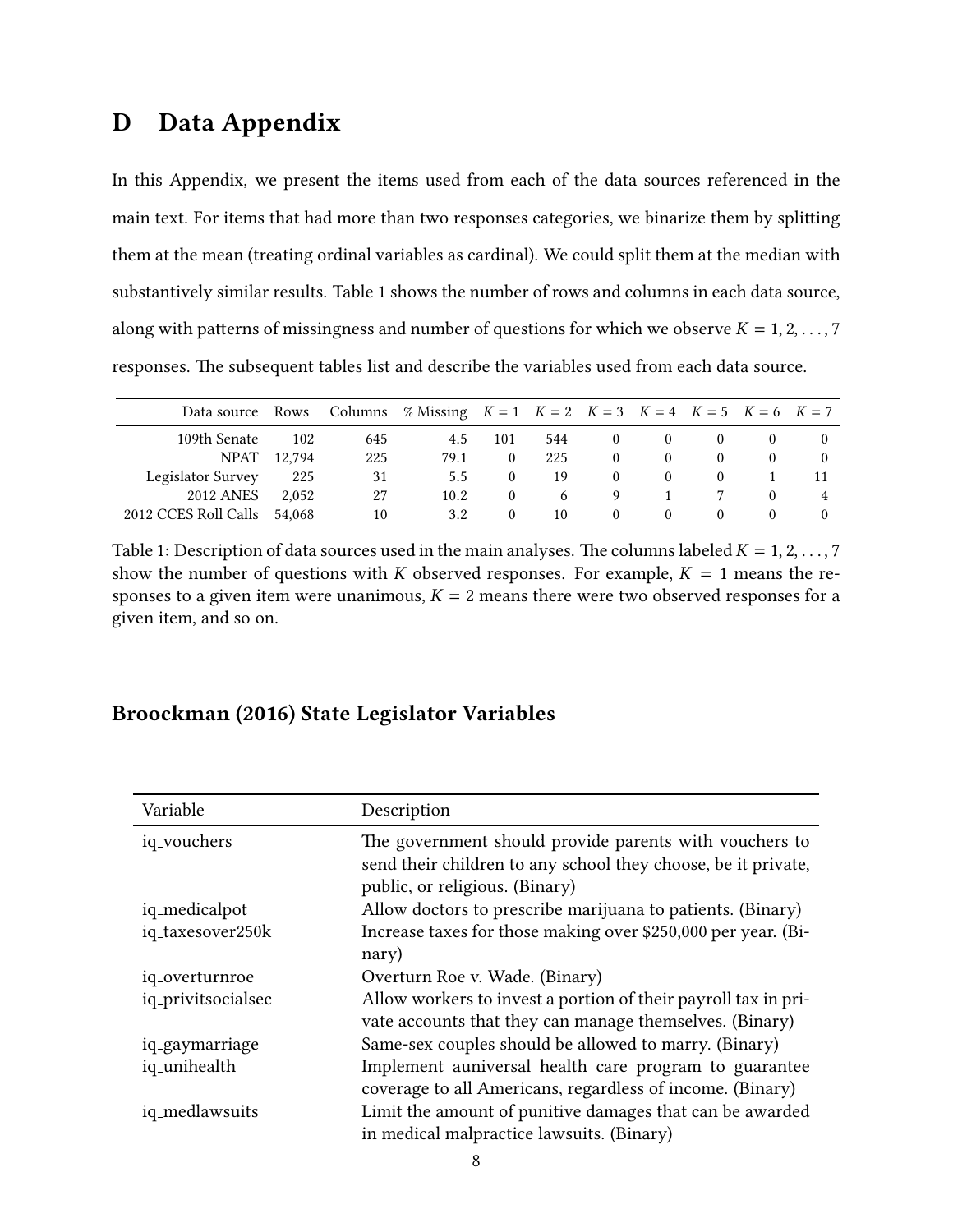| iq_guncontrol          | There should be strong restrictions on the purchase and pos-<br>session of guns. (Binary)                                                                      |
|------------------------|----------------------------------------------------------------------------------------------------------------------------------------------------------------|
| iq_illegalim           | Illegal immigrants should not be allowed to enroll in gov-<br>ernment food stamp programs. (Binary)                                                            |
| iq_enda                | Include sexual orientation in federal anti-discrimination<br>laws. (Binary)                                                                                    |
| iq_affaction           | Prohibit the use of affirmative action by state colleges and<br>universities. (Binary)                                                                         |
| iq_unfunding           | The US should contribute more funding and troops to UN<br>peacekeeping missions. (Binary)                                                                      |
| iq_fundarts            | The government should not provide any funding to the arts.<br>(Binary)                                                                                         |
| iq_dealthpenalty       | I support the death penalty in my state. (Binary)                                                                                                              |
| iq_repealcapgainstax   | Repeal taxes on interest, dividends, and capital gains. (Bi-<br>nary)                                                                                          |
| iq_epaprohibit         | Prohibit the EPA from regulating greenhouse gas emissions.<br>(Binary)                                                                                         |
| iq_birthcontrolmandate | Health insurance plans should be required to fully cover the<br>cost of birth control. (Binary)                                                                |
| iq_subsidizeloans      | The federal government should subsidize student loans for<br>low income students. (Binary)                                                                     |
| eq_guns                | Which statement comes closest to describing your views on<br>gun control? (1-7 scale)                                                                          |
| eq_health              | Which statement comes closest to describing your views on<br>the issue of health care? (1-7 scale)                                                             |
| eq_immigration         | Which statement comes closest to describing your views on<br>immigration? (1-7 scale)                                                                          |
| eq_taxes               | Which statement comes closest to describing your views on<br>taxes? $(1-7 \text{ scale})$                                                                      |
| eq_abortion            | Which statement comes closest to describing your views on<br>abortion? (1-7 scale)                                                                             |
| eq_environment         | Which statement comes closest to describing your views on<br>pollution and the environment? (1-7 scale)                                                        |
| eq_medicare            | Which statement comes closest to describing your views on<br>Medicare, the government's program for covering the el-<br>derly's health care costs? (1-7 scale) |
| eq_gays                | Which statement comes closest to describing your views on<br>rights for gays and lesbians? (1-7 scale)                                                         |
| eq_affirmativeaction   | Which statement comes closest to describing your views on<br>affirmative action in higher education? (1-7 scale)                                               |
| eq_unions              | Which statement comes closest to describing your views on<br>unions? $(1-7 \text{ scale})$                                                                     |
| eq_education           | Which statement comes closest to describing your views on<br>public funding for private school education? (1-7 scale)                                          |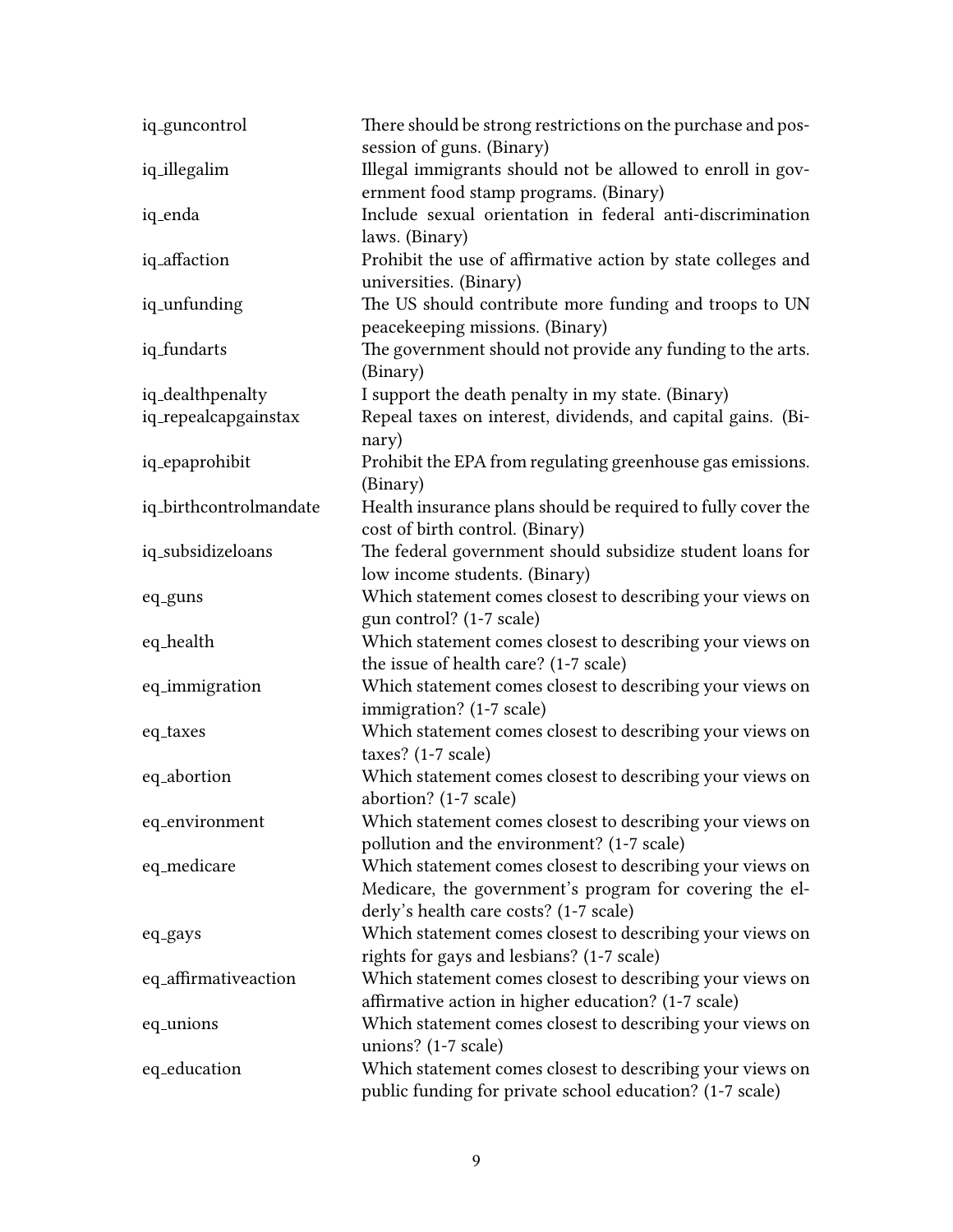## 2012 ANES Variables, from [Hill and Tausanovitch](#page-16-3) [\(2015\)](#page-16-3)

| Variable        | Description                                                  |
|-----------------|--------------------------------------------------------------|
| <b>VCF0806</b>  | R Placement: Government Health Insurance Scale               |
| <b>VCF0809</b>  | R Placement: Guaranteed Jobs and Income Scale                |
| <b>VCF0823</b>  | R Opinion: Better off if U.S. Unconcerned with Rest of World |
| <b>VCF0830</b>  | R Placement: Aid to Blacks Scale                             |
| <b>VCF0838</b>  | R Opinion: By Law, When Should Abortion Be Allowed           |
| <b>VCF0839</b>  | R Placement: Government Services/Spending Scale              |
| <b>VCF0843</b>  | R Placement: Defense Spending Scale                          |
| <b>VCF0867a</b> | R Opinion: Affirmative Action in Hiring/Promotion [2 of 2]   |
| <b>VCF0876a</b> | R Opinion Strength: Law Against Homosexual Discrimination    |
| <b>VCF0877a</b> | R Opinion Strength: Favor/Oppose Gays in Military            |
| <b>VCF0878</b>  | R Opinion: Should Gays/Lesbians Be Able to Adopt Children    |
| VCF0879a        | R Opinion: U.S. Immigrants Should Increase/Decrease [2 of 2] |
| <b>VCF0886</b>  | R Opinion: Federal Spending-Poor/Poor People                 |
| <b>VCF0887</b>  | R Opinion: Federal Spending- Child Care                      |
| <b>VCF0888</b>  | R Opinion: Federal Spending- Dealing with Crime              |
| <b>VCF0889</b>  | R Opinion: Federal Spending-Aids Research/Fight Aids         |
| <b>VCF0894</b>  | R Opinion: Federal Spending-Welfare Programs                 |
| <b>VCF9013</b>  | R Opinion: Society Ensure Equal Opportunity to Succeed       |
| VCF9014         | R Opinion: We Have Gone Too Far Pushing Equal Rights         |
| <b>VCF9015</b>  | R Opinion: Big Problem that Not Everyone Has Equal Chance    |
| <b>VCF9037</b>  | R Opinion: Government Ensure Fair Jobs for Blacks            |
| <b>VCF9040</b>  | Blacks Should Not Have Special Favors to Succeed             |
| <b>VCF9047</b>  | R Opinion: Federal Spending- Improve/Protect Environment     |
| <b>VCF9048</b>  | R Opinion: Federal Spending- Space/Science/Technology        |
| <b>VCF9049</b>  | R Opinion: Federal Spending- Social Security                 |
| <b>VCF9131</b>  | R Opinion: Less Government Better OR Government Do More      |
| <b>VCF9132</b>  | R Opinion: Govt Handle Economy OR Free Market Can Handle     |
| <b>VCF9133</b>  | R Opinion: Govt Too Involved in Things OR Problems Require   |
|                 |                                                              |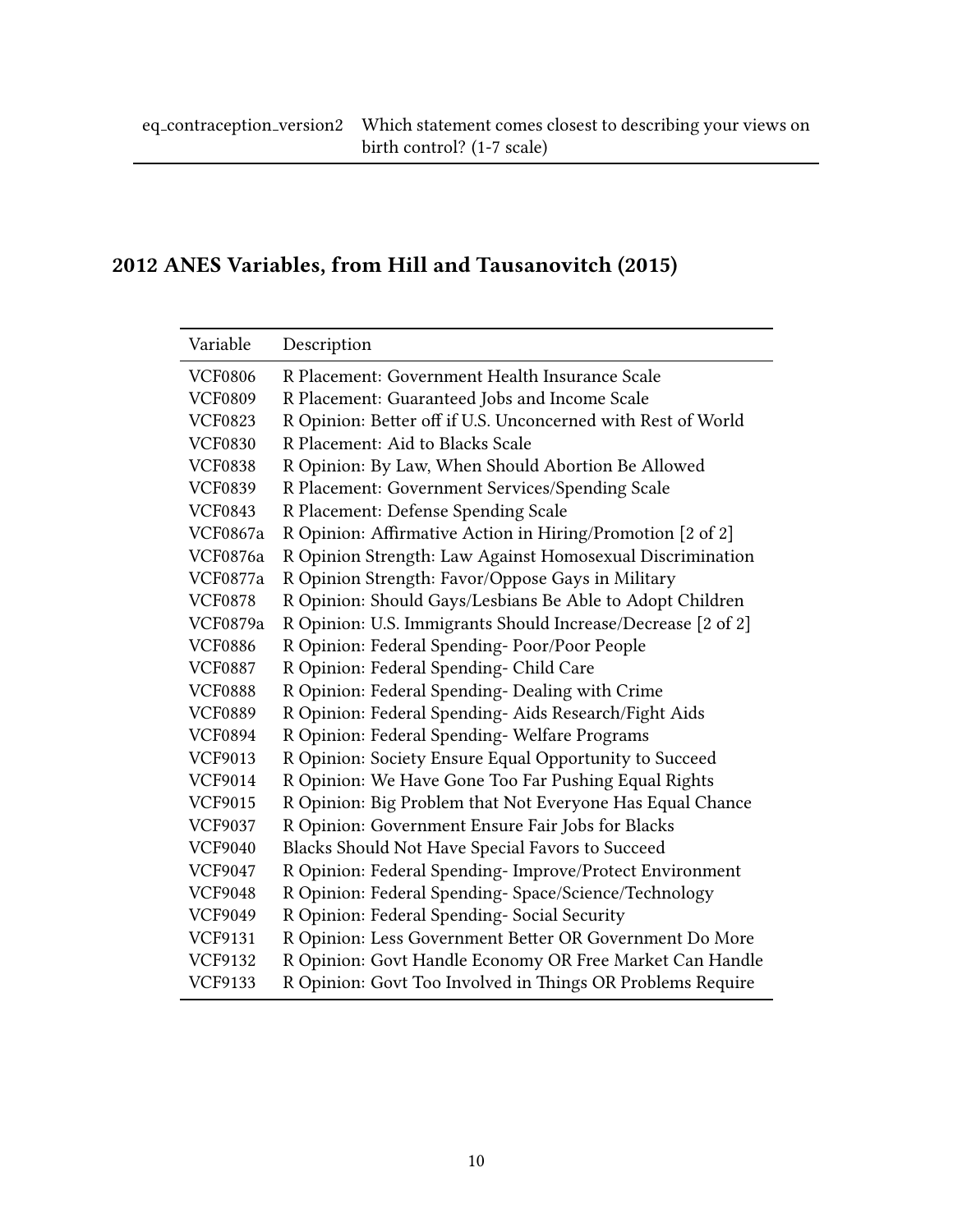## 2012 CCES Variables

| Variable | Description                                       |
|----------|---------------------------------------------------|
| CC332A   | roll-call votes - Ryan Budget Bill                |
| CC332B   | roll-call votes - Simpson-Bowles Budget Plan      |
| CC332C   | roll-call votes - Middle Class Tax Cut Act        |
| CC332D   | roll-call votes - Tax Hike Prevention Act         |
| CC332E   | roll-call votes - Birth Control Exemption         |
| CC332F   | roll-call votes - U.S.-Korea Free Trade Agreement |
| CC332G   | roll-call votes - Repeal Affordable Care Act      |
| CC332H   | roll-call votes - Keystone Pipeline               |
| CC332I   | roll-call votes - Affordable Care Act of 2010     |
| CC332    | roll-call votes - End Don't Ask, Don't Tell       |

## Matched roll-call votes, Senate

We extracted data on roll-call votes corresponding to the CCES questions from voteview.com. Roll-call votes are on final passage, where applicable. In the case of issues that were voted on multiple times, we take the vote closest to the 2012 election.

| Issue                          | Congress | Vote Number |
|--------------------------------|----------|-------------|
| Affordable Care Act            | 111th    | 396         |
| Repeal Don't Ask, Don't Tell   | 111th    | 281         |
| Tax Hike Prevention Act        | 111th    | 276         |
| Ryan budget                    | 112th    | 277         |
| Middle Class Tax Cut Act       | 112th    | 184         |
| US-Korea Free Trade Agreement  | 112th    | 161         |
| Affordable Care Act Repeal     | 112th    | 9           |
| <b>Birth Control Exemption</b> | 112th    | 24          |
| Keystone Pipeline              | 113th    | 280         |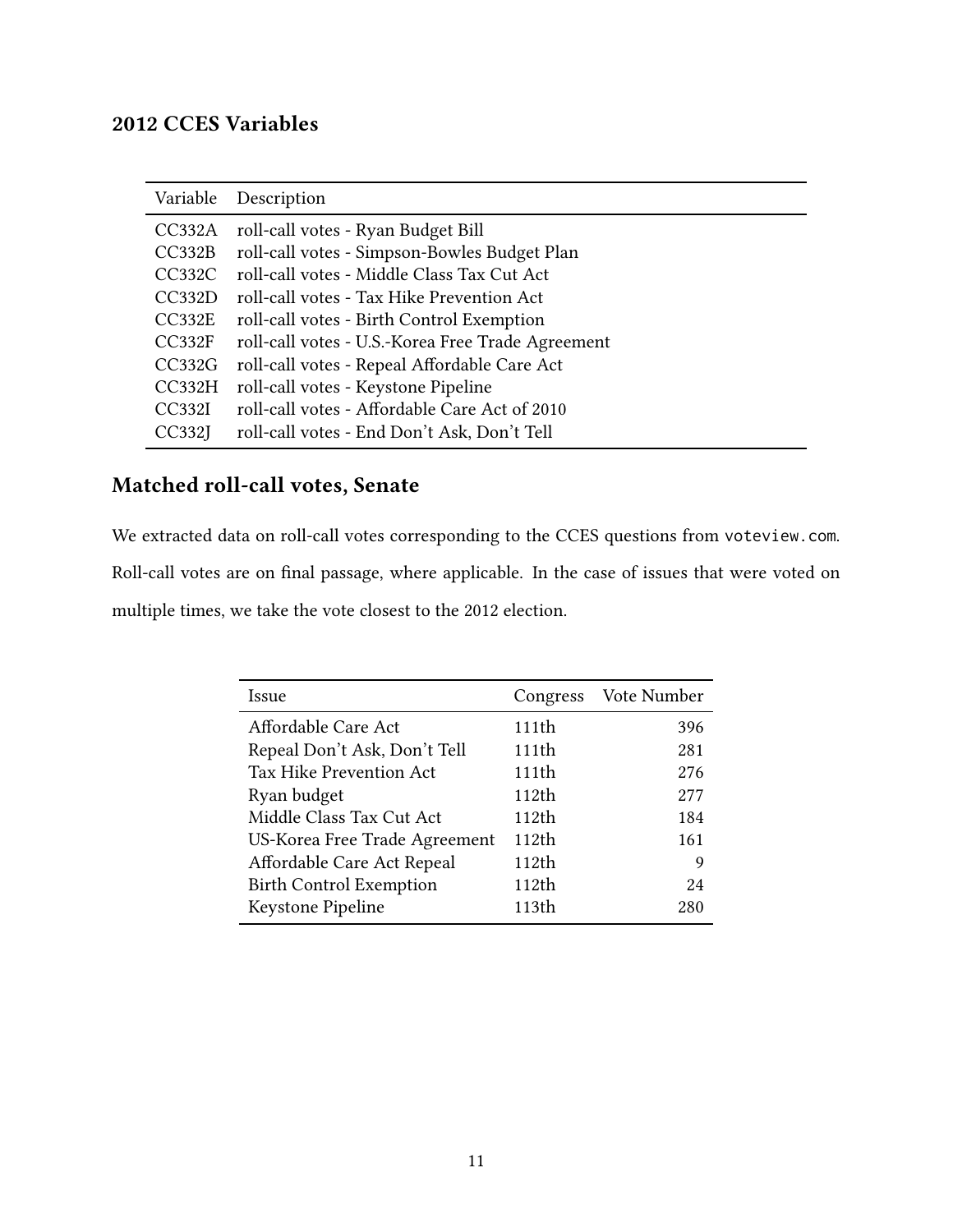## <span id="page-12-0"></span>E Alternative Measure of Fit

In this appendix we replicate the plots from the main text, except instead of accuracy we use the average likelihood of the observed responses. Working with the likelihood is slightly less interpretable, but has the advantage of being able to distinguish between correct classifications that are "just barely" correct (e.g., 51% likelihood of observed response) and correct classifications that have a higher degree of confidence (e.g.,  $95\%$  likelihood of observed response).<sup>[1](#page-0-0)</sup> The substantive conclusions remain unchanged.



Figure 5: Increase in average cross-validation likelihood of observed response over an interceptonly model. Error bars show 95% confidence intervals clustered by respondent.

 $1$ <sup>T</sup>echnically, the likelihood is a proper scoring rule while accuracy is not, meaning that the likelihood is maximized by the true model. Given that the substantive conclusions drawn are not sensitive to the use of accuracy and it is more easily interpretable, we focus on that in the main text.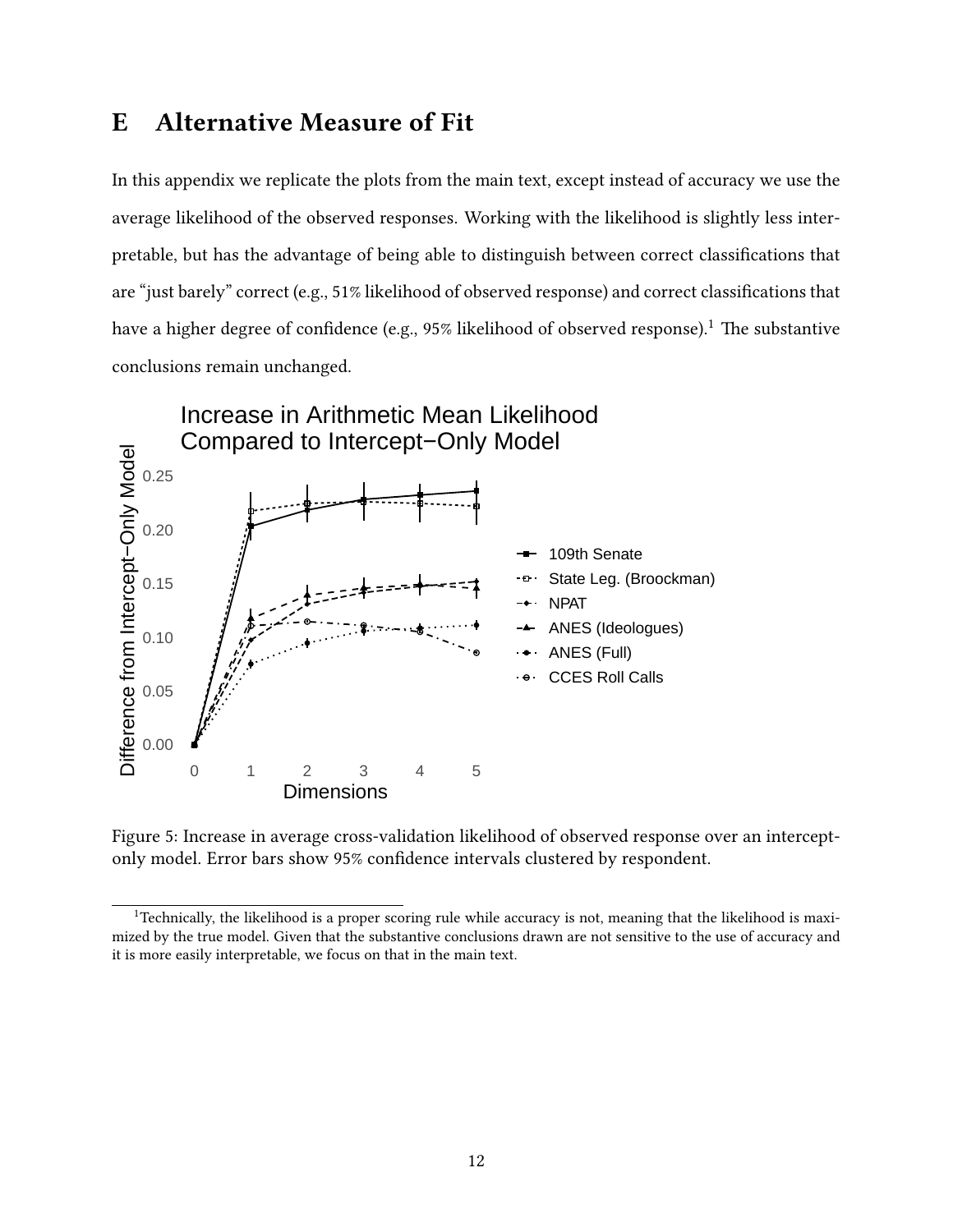

Figure 6: Average cross-validation likelihood of observed response. Error bars show 95% confidence intervals clustered by respondent.

### <span id="page-13-0"></span>F Constructing the Matched CCES-Senate Sample

In Section [6.3,](#page-0-0) we compare Senate roll call votes to the CCES responses of a subset of respondents who are demographically similar to Senators. Here, we describe the matching process.

We begin with data on the demographics Senators collected by [Carnes](#page-16-4) [\(2013\)](#page-16-4) and the Congressional Research Service [\(Petersen, 2012\)](#page-16-5). Compared to the general public, Senators skew much richer, highly educated, older, white, and male. Even with the large sample size afforded by the CCES, it is difficult to find a sample that matches the demographics of Senators exactly.

Still, we create a more similar sample, we first subset the CCES to respondents whose family incomes exceed \$150,000, who identify as either Democrats or Republicans, who are at least 35 years old, and who have at least a college degree. This leaves us with a sample of around 1,200. Then, within this sample, we use a raking procedure to construct weights that target the demographics of Senators on the following variables: age (in 10-year bins), sex, education (college or graduate school), and party. We use the R package anesrake to construct the weights [\(Pasek,](#page-16-6)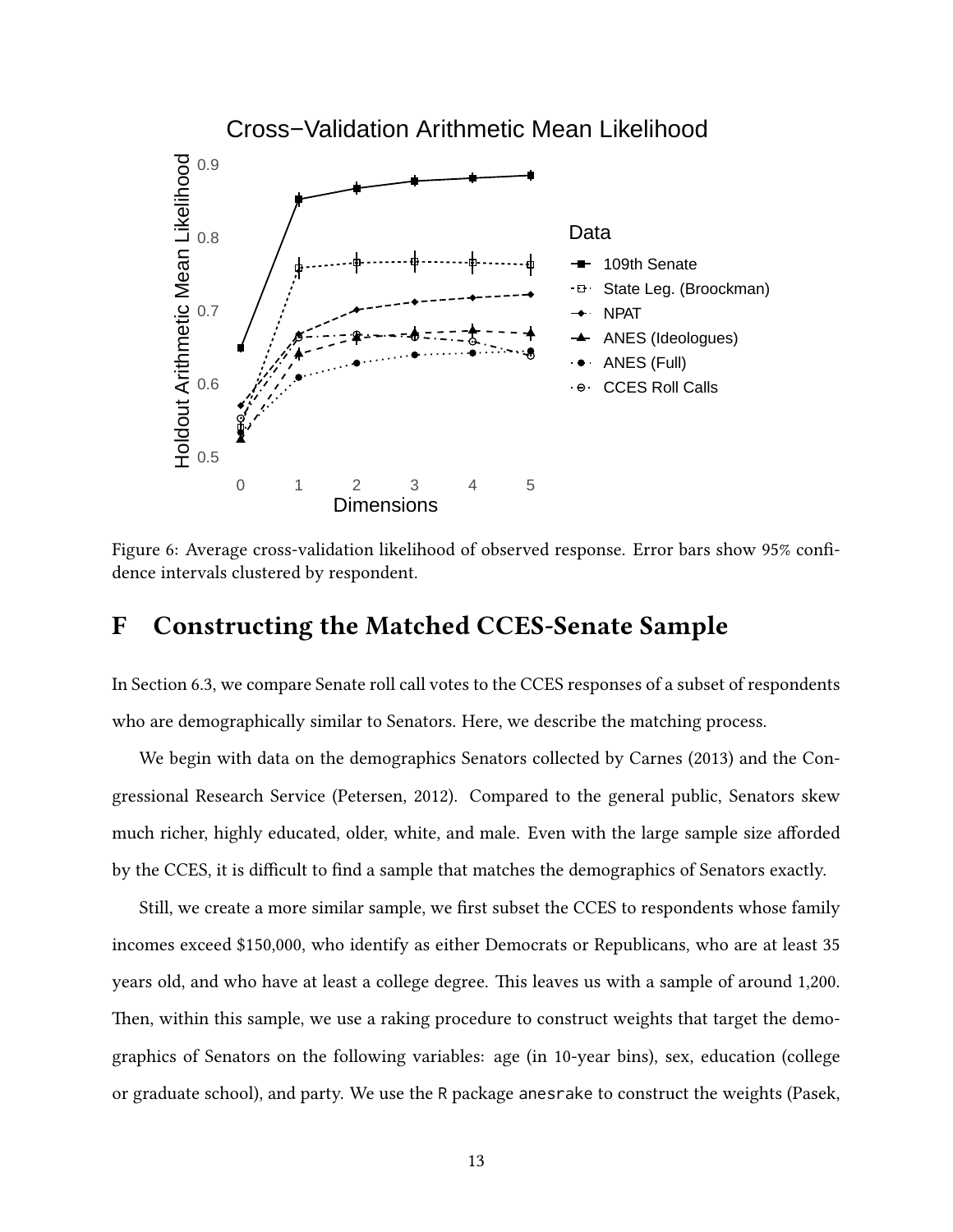<span id="page-14-1"></span>[2018\)](#page-16-6). We then sample 500 respondents in proportion to their weights to create a matched sample. Table [3](#page-14-1) compares the distribution of age, party, education, and sex in the Senate to the matched sample.

| Variable         | Senate $(\%)$ | CCES $(\%)$ | Difference |
|------------------|---------------|-------------|------------|
| Age              |               |             |            |
| $30 - 39$        | 0.3           | 0.2         | $-0.1$     |
| $40 - 49$        | 11.3          | 15.0        | 3.7        |
| 50-59            | 32.0          | 33.0        | 1.0        |
| 60-69            | 33.7          | 33.2        | $-0.5$     |
| $70+$            | 22.7          | 18.6        | $-4.1$     |
| Party            |               |             |            |
| Democrat         | 47.7          | 51.2        | 3.5        |
| Republican       | 52.3          | 48.8        | $-3.5$     |
| <b>Education</b> |               |             |            |
| Post-graduate    | 53.0          | 56.0        | 3.0        |
| No post-graduate | 47.0          | 44.0        | $-3.0$     |
| <b>Sex</b>       |               |             |            |
| Male             | 85.3          | 80.2        | $-5.1$     |
| Female           | 14.7          | 19.8        | 5.1        |

Table 3: Balance table comparing demographics of Senators in 108th-110th Congresses to the matched CCES sample. All CCES respondents reported a family income of at least \$150,000, are at least 35 years old, and have at least a college degree. Senate demographics drawn from [Carnes](#page-16-4) [\(2013\)](#page-16-4) and [Petersen](#page-16-5) [\(2012\)](#page-16-5).

## <span id="page-14-0"></span>G Predicting Dyadic Agreement

Another way of demonstrating the limited gains from fitting a higher-dimensional model is by examining agreement scores between pairs of respondents and relating them to estimated distance between their ideal points in  $D$  dimensions. Intuitively, respondents who tend to respond to the same questions should be ideologically similar, and thus the distance between their ideal points should be small. If a higher-dimensional model provides a better description of survey responses, we should see a meaningfully different relationship between agreement scores and estimated ideal points across different choices of D.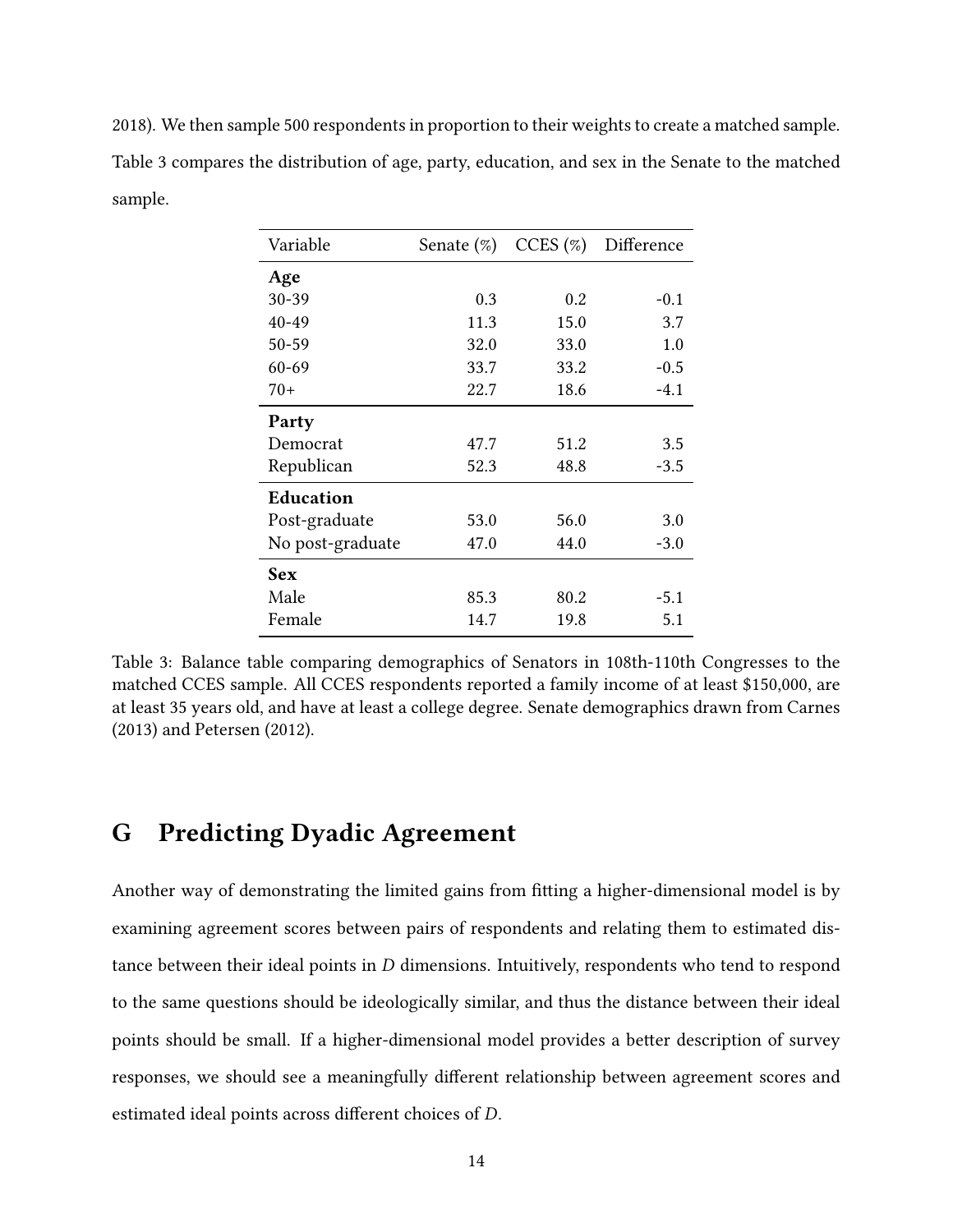<span id="page-15-0"></span>

Figure 7: Relationship between ideal point distance and agreement score for each pair of 2012 ANES respondents. The reason for the non-monotonicity for low agreement scores is small sample size: respondents who answer 0 questions in the same way tend to have answered very few common questions, so those questions have relatively little influence on the ideal point estimates.

Formally, denote respondents  $i = 1, ..., N$  and questions  $j = 1, ..., J$ . For the (undirected) respondent pair  $(i, k)$ , denote the set of questions to which they both provide a response  $S_{ik}$ . If the respondents provide the same response to question  $j\,\in\,\mathcal{S}_{ik},$  then we say  $x_{ik}^j\,=\,1,$  and 0 otherwise. The agreement score for  $(i, k)$  is then  $y_{ik} = \frac{1}{|S_i|}$  $\frac{1}{|S_{ik}|}\sum_{j\in\mathcal{S}_{ik}}x_{ij}^j$ , which is simply the proportion of times that  $i$  and  $k$  answer in the same way.

We compute this quantity for each respondent pair in the 2012 ANES (for a total of 2 million pairs), and also compute the Euclidean distance between their estimated ideal points in  $D =$ 1, . . . , 5 dimensions. Ideal points are estimated using the full data set, without any holdout data.

Figure [7](#page-15-0) plots the distance between ideal points against the agreement score for each respondent pair. While there is an intercept shift, with respondents tending to be farther apart from each other in higher-dimensional space, the basic relationship between agreement scores and distance is the same across dimensions. This result further reinforces the idea that there is little additional